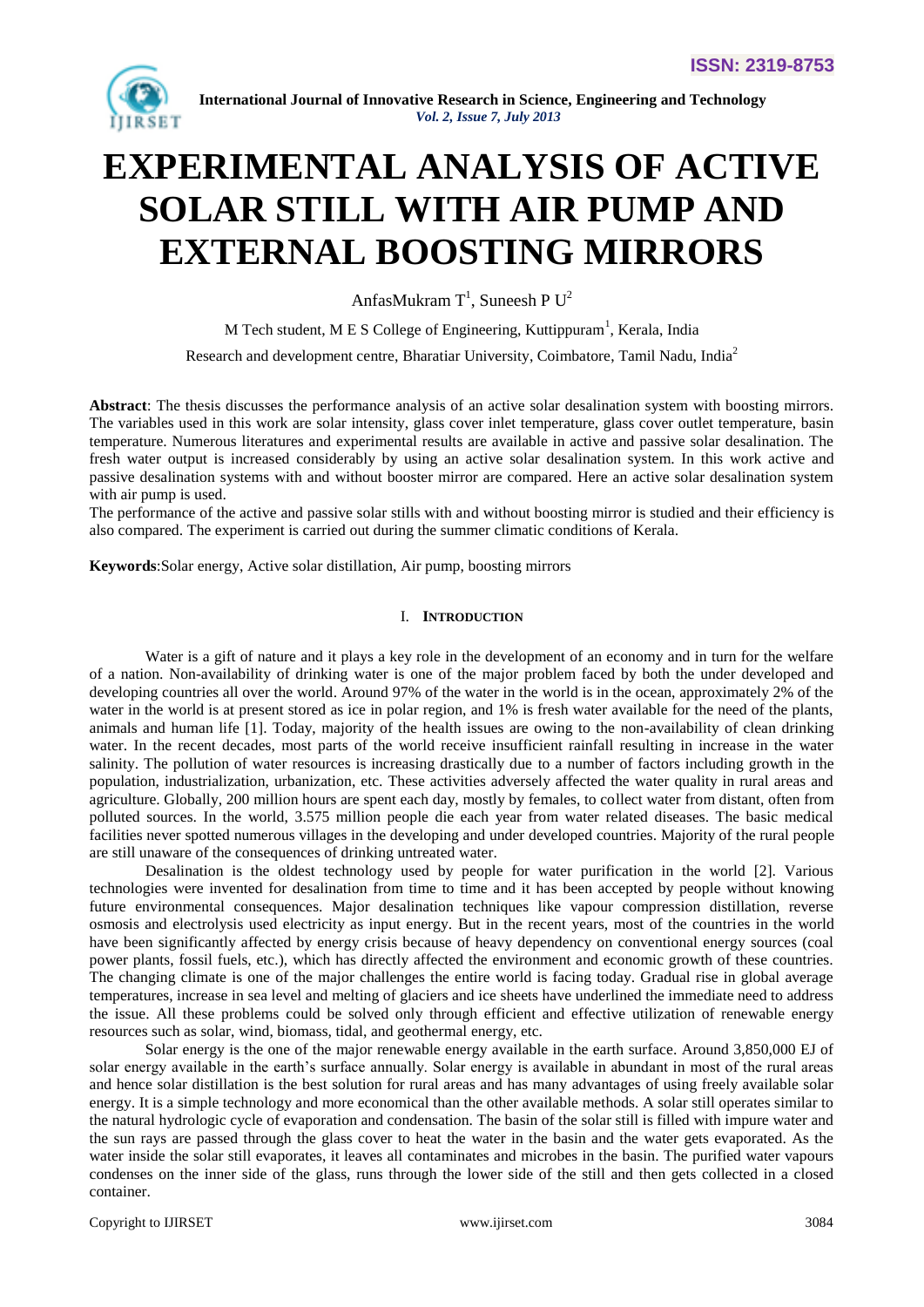

## **International Journal of Innovative Research in Science, Engineering and Technology**

 *Vol. 2, Issue 7, July 2013*

Many solar distillation systems were developed over the years using the above principle for water purification in many parts of the world. In India, several researches are done in this field. This project work involves the experimental comparison of double slope inverted V single basin passive solar still with an active solar still of the same type, which uses an air pump to agitate the water in the basin and an external reflecting mirror is also provided . The experiments are carried out in the Kerala climatic conditions during the summer. In this work the performance and efficiency of active and passive solar stills with and without external boosting mirrors are compared. The project work also extends to thermal modeling of active solar distillation systems, scope for further research and recommendation.

#### II. **CLASSIFICATION OF DISTILLATION SYSTEMS**

Solar stills are classified in a number of ways. As per one category of classification which is based on the expected life span and application, the solar stills are classified into "permanent" (e.g. glass covered), "semi-permanent" (e.g. plastic covered) and "expandable" (e.g. double tube and floating type) type solar stills. However, one of the most commonly used classifications is based on the novelty of their design, and has been used here also. Following this, the simple solar stills are organized as given below:

- Single basin solar stills
- Inclined solar stills
- Multi-basin solar stills
- Solar earth water stills
- Plastic solar stills

#### II.1. SINGLE BASIN SOLAR STILLS

The single basin solar still represents one of the earliest designs used for distillation of water using solar energy directly. Its main advantage lies in its easy construction and simplicity of operation and maintenance. Basically, it consists of an airtight assembly enclosed at the top by a cover which is transparent to solar radiation, but opaque to the long wavelength radiation. The assembly is partially filled with the saline or brackish water. The absorption of solar radiation by the basin liner and water causes evaporation of water. The air-vapour mixture therefore attains higher temperature and lower density at the water surface. It moves upwards by the convection currents established because of the density gradient so created. When air-vapour mixture comes in contact with the top cover which is at a lower temperature as compared to the water surface, it cools down to saturation resulting in the condensation of water. The condensed water trickles down the inner surface of the top cover and is collected as distilled water in the troughs provided along lower edges of the top cover.

Several configurations have been developed for single basin solar stills using different designs of basic structure and materials of construction. Figure 1 shows a deep basin solar still, designed by Lof et al. (1961) and later installed in 1958 at the Solar Distillation Research Station at Daytona Beach, Florida, USA.



Figure 1. Deep basin solar still

Single basin solar stills are again classified according to the shape of the top transparent cover. They are

- Single slope type
- V type solar still
- Inverted V type solar still
- Hemispherical type solar still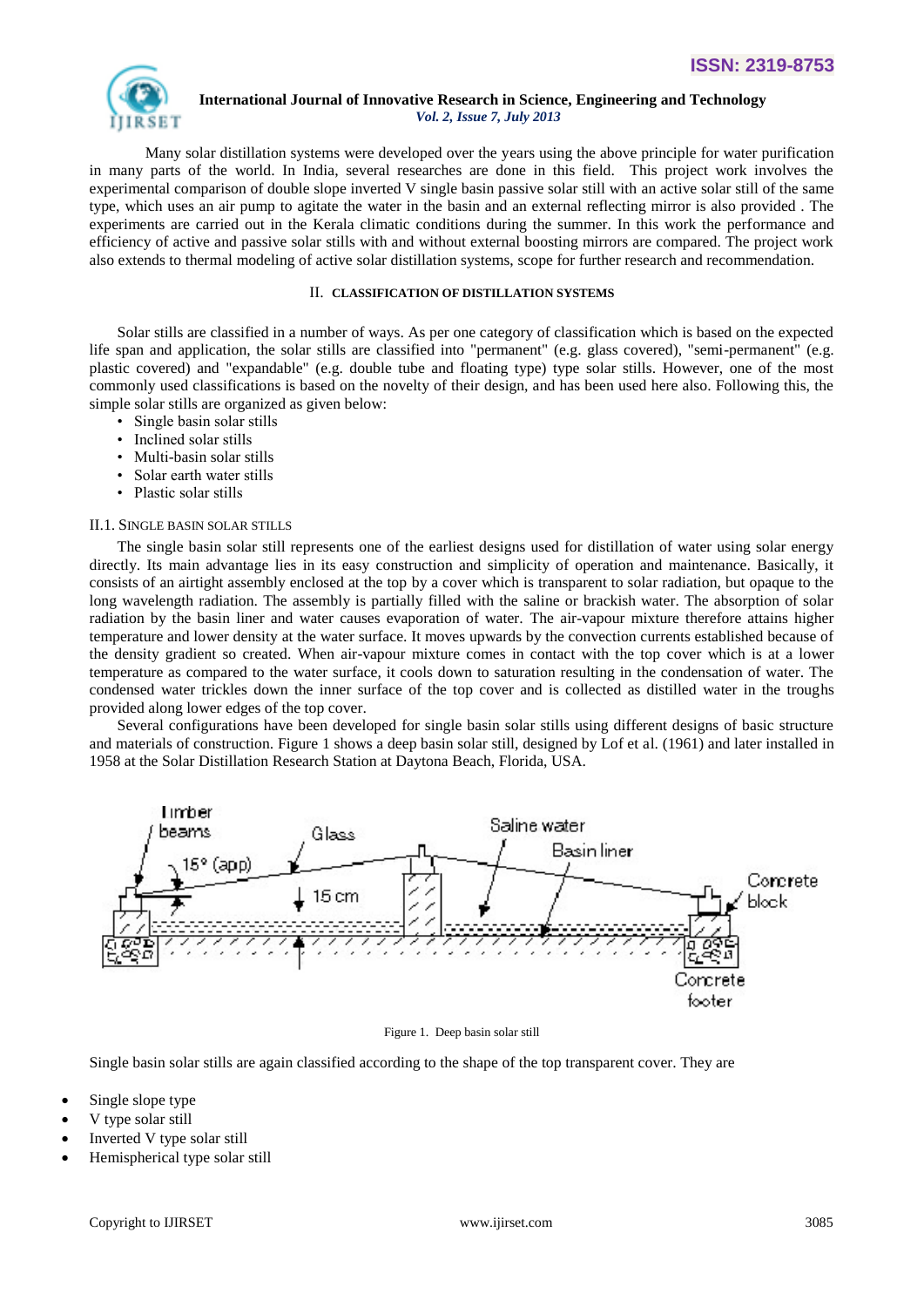



Figure 5 Hemispherical type solar still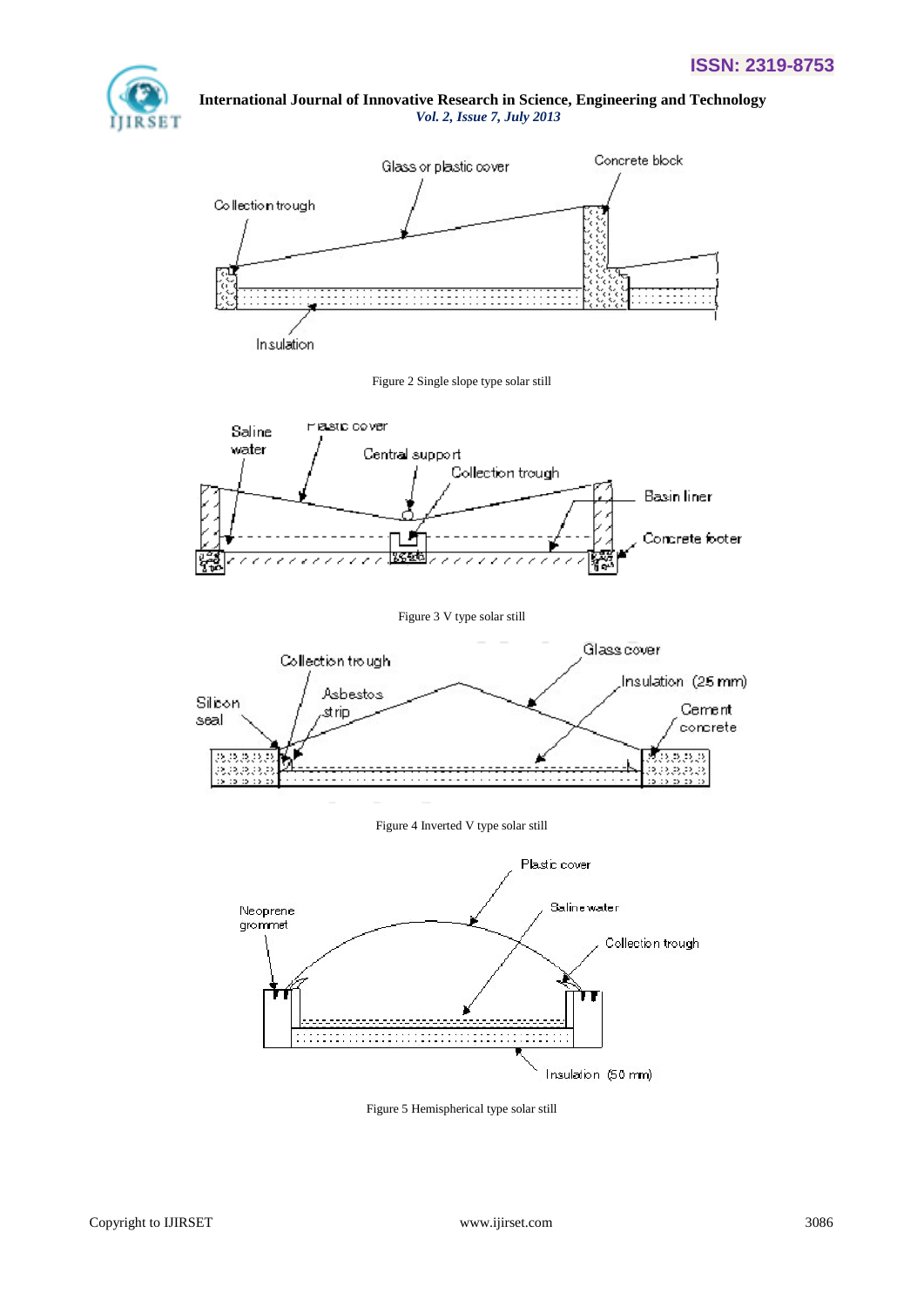

## II.2 INCLINED SOLAR STILLS

As the name suggest the basin of this type of still is inclined at some angle to the horizontal. By making this type of stills, the distillate output is increased. Figure 7 shows the inclined solar still.

## II.3 MULTI-BASIN SOLAR STILLS

In this type of solar still, the basin is divided in to more than one chambers. Both chamber is filled with brackish water.



Figure 6 Multi basin solar still

## II.4 ACTIVE AND PASSIVE SOLAR STILLS

According to the type of input energy, the solar stills are classified into Passive and Active solar stills. In case of passive solar still, only solar energy is used for distillation purpose. In a passive solar still, the solar radiation is received directly by the basin water and is the only source ofenergy for raising the water temperature and consequently, the evaporation leading to a lower productivity. This is the main drawback of a passive solar still. Later, in order to overcome the above problem, many active solar stills have been developed. Here, an extra thermal energy is supplied to the basin through an external mode to increase the evaporation rate and in turn improve its productivity. The active solar distillation is mainly classified as follows [8]:

- (i) High temperature distillation—Hot water will be fed into the basin from a solar collector panel.
- (ii) Pre-heated water application—Hot water will be fed into the basin at a constant flow rate.
- (iii) Nocturnal production—Hot water will be fed into the basin once in a day.



Figure 7 Inclined solar still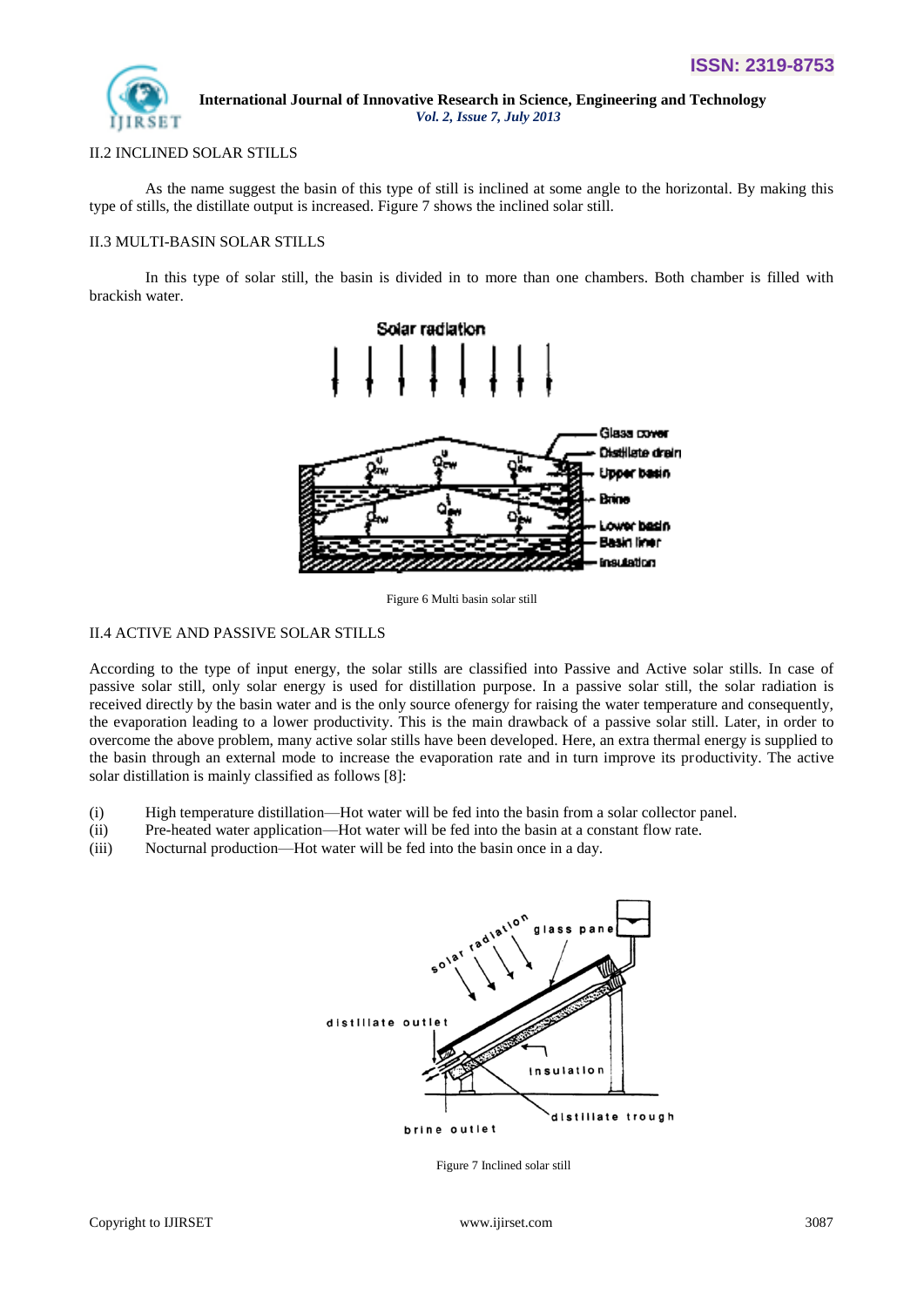

#### III. **PARTS OF THE SOLAR STILL**

The major parts of a solar still are given below.

1. Basin 2. Black Liner 3. Transparent Cover 4. Condensate Channel 5. Sealant 6. Insulation 7. Supply and Delivery System



Figure 8 Parts of a solar still

#### III.1 *Transparent Cover*

Transparent cover should have high transmittance for solar radiation, opaque to thermal radiation, resistance to abrasion, long life, low cost, high wet ability for water, lightweight, easy to handle and apply, and universal availability. This cover transfer solar radiation in to the still and also helps to condensate the vapour. The Materials used for transparent cover are glass or treated plastic.

#### III.2 *Liner*

A black liner is used in the basin of the solar still to absorb more solar radiation. The liner should be durable, water tight, easily cleanable, low cost, and should be able to withstand temperature around  $100^{\circ}$ C. The materials used for making liner are asphalt matt, black butyl rubber, black polyethylene etc. III.3 *Sealant*

A sealant is used in the solar still to prevent the vapour leakages through the sides of the transparent cover. The sealant material should remain resilient at very low temperatures, low cost, durable and easily applicable. Materials used as sealant are putty, tars, tapes silicon etc.

## III.4 *Basin Tray*

The salt/brackish water is initially stored in the basin tray of the solar still. The materials used for basins should have long life, high resistance to corrosion and low cost. The commonly used materials are wood, galvanized iron, steel, aluminium, asbestos cement, masonry bricks, concrete, etc.

III.5 *Condensate Channel*

The vapours generated inside the solar still is condensed on the inner surface of the transparent cover and the water droplets move downwards through the transparent cover. This fresh water is collected through the condensate channel fitted inside the solar still. The materials used for the condensate channel are Aluminium, galvanized iron, concrete, plastic materials, etc.

## III.6 *Insulation*

The solar stills are thermally insulated to prevent the heat loss through the side walls and the basin. Vapour leakage is prevented by the sealant. All the energy received from the sun should be kept inside the still to vaporise water. The side walls and basin bottom are insulated by a low thermal conductivity material. The materials commonly used are saw dust, thermocole, glass wool etc. The better insulation will improve the performance of the still. III.7 *Water Supply System*

Brackish or salt water should be supplied into the still continuously. In case of nocturnal production stills, water is fed once in a day [2][8]. In case of wick type systems, the feed rate of water should be kept equal to the evaporation rate of water from the still. Generally the water supply system includes an overhead tank, pipes to carry water into the still and regulatory valves.

## IV.**EXPERIMENTATION**

In this chapter we discuss different solar still models, which can be used for our analysis. Here we select a single basin type double slope inverted V type solar still for our experimental purpose. An external booster mirror is arranged for increasing the still output. The still can act as both passive and active type as per the setup. The governing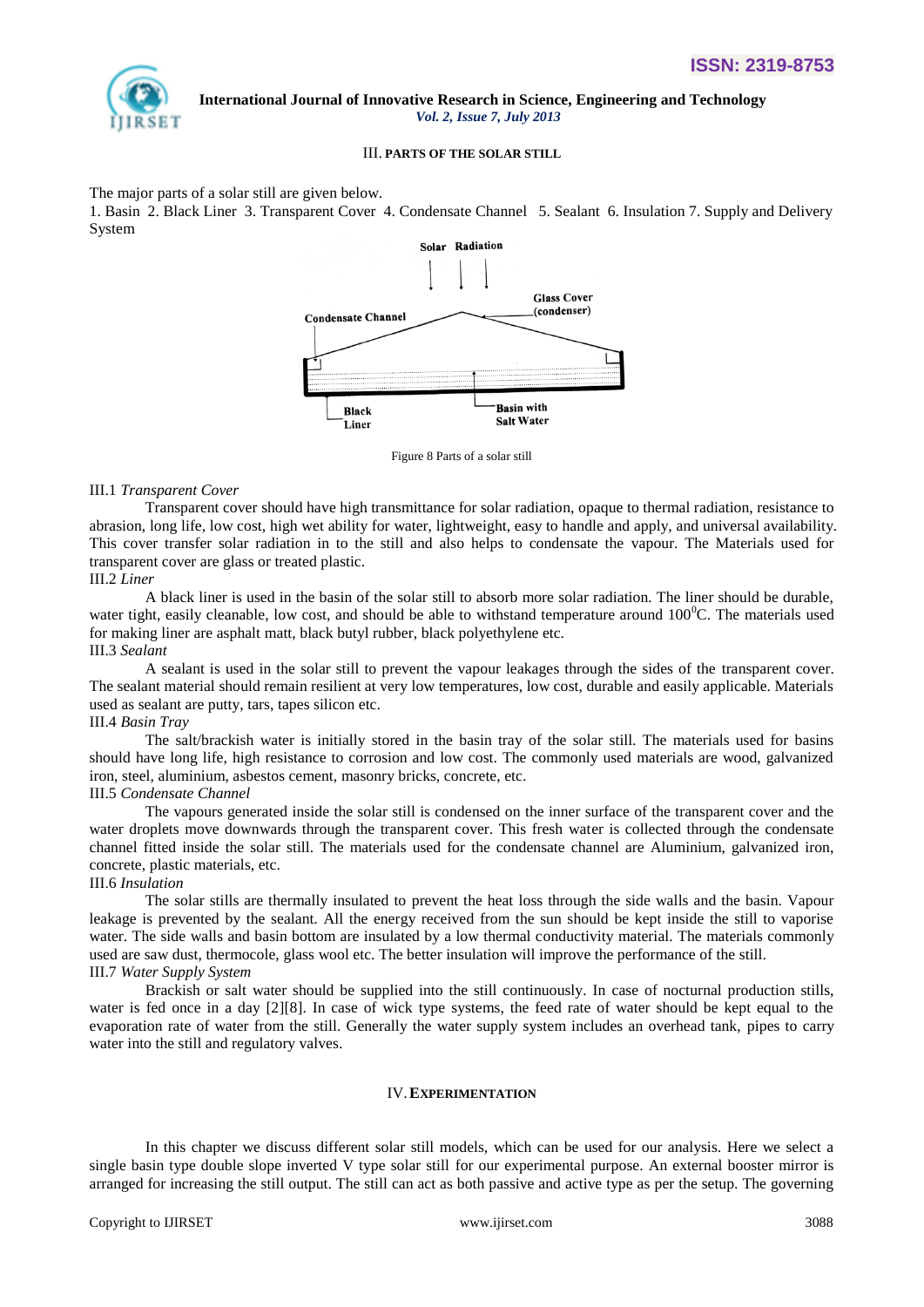

equations are formulated and solved by selecting suitable assumptions. The results obtained by solving the equation are compared with the experimental value for active and passive solar stills with and without external booster mirror. For simplicity of the analysis we consider certain assumptions and our analysis are completely based on these assumptions and the results also confine to these assumptions.

## IV.1 Experimental Setup

Experimental setup consists of single basin type solar still with inverted V type roof made up of plain glass. The basin of the still is made by mild steel and the side walls are made by Galvanized Iron sheets and all the parts are painted black for better solar radiation absorption. The length and breadth of the solar still are 2.0 m and 1.0 m respectively. The side walls and the bottom of the still are well insulated by wood dust to minimize heat loss. An air pump is fitted and the outlet of which is connected to the holed pipe, which is fitted inside the basin. The top cover of the still is made by transparent glass with 3 mm thickness. A slope which is equivalent to that of the latitude (approximately  $11<sup>0</sup>$ ) of the place is maintained for the roof. GI channels have been provided at the lower end of the glass cover tocollect the fresh water. Two reflecting mirrors of area  $0.5 \text{ m}^2$  each is fitted on separate stands to collect the solar radiation. The angles of the mirrors are adjusted during the experiment according to the position of the sun.



Fig 9 Experimental setup

The still is made active by fitting an air pump of 2.5 l/min capacity. The output of the pump is connected to the still through a pipe which is fitted at the bottom of the basin and immersed in water. At the basin, the pipe is perforated to produce air bubbles, which made the still active. The still can be used as both active and passive by selecting the air pump in on and off position.

Water is supplied to the still from the tank, which is fitted on a stand near by the still. The basin of the still is filled with water at a height of 5 cm. Pyranometer is used to collect the total solar radiation received on a region per unit area. It has a bulb like receiver at the top. The output of the Pyranometer is measured by using a milli volt meter.

Thermocouples of K Type are used to measure the temperature. Five thermocouples are fitted, one at the basin to measure the water temperature, one inside the still to measure the vapour temperature, one each at inside and outside the glass covers, and one thermocouple to measure the ambient temperature. The positions of thermocouples are shown in the Figure 10.

## IV.2 EXPERIMENTAL PROCEDURE

Initially the still is filled with water in the basin up to 5 cm height. Water and vapour leakages are checked and rectified initially. In the first experiment the still is worked as a passive still without external boosting mirrors. The still is positioned in such a way that the sloping sides always face the sun. Readings are taken at an interval of one hour till the sun drop in the evening. Record the solar intensity, five temperatures and still output in each interval. The output after the sun drop is collected in the morning.

The above procedure is repeated in the next day with external reflecting mirrors and the readings are noted. Then the air pump is switched on and the still is active now. The above readings are noted for the active still with and without external boosting mirrors.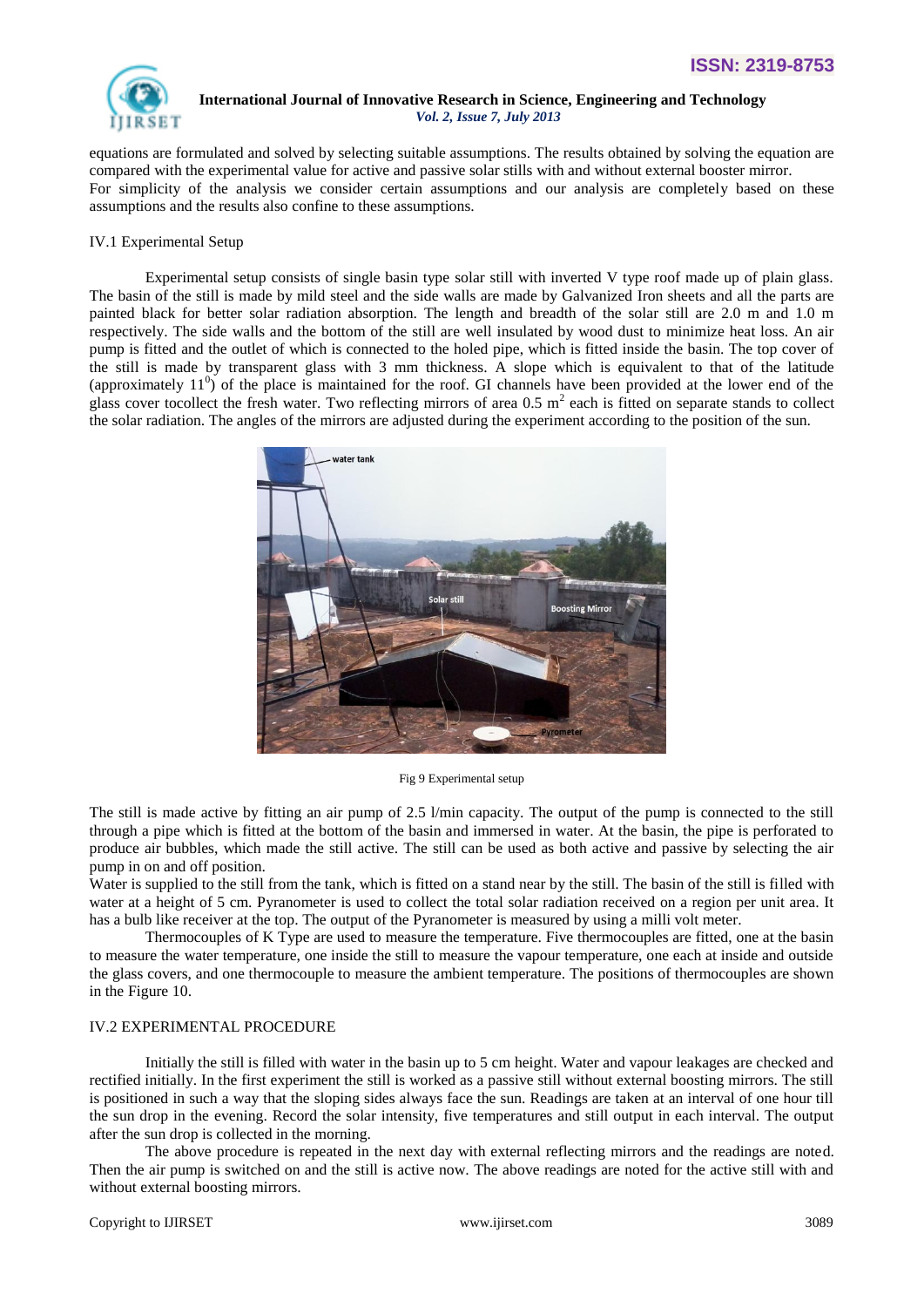



Fig 10 Schematic of experimental setup

## IV.3 ASSUMPTIONS

The following assumptions are considered while conducting experiments with the solar still.

- I. The solar still is vapour leakage proof.<br>II. The level of water in the basin is main
- The level of water in the basin is maintained at a constant level.
- III. Inclination of glass cover is small.
- IV. No stratification of water occurs in the basin of the solar still.
- V. The heat capacity of the glass cover, absorbing and insulation materials (bottom and sides) is negligible.
- VI. The condensation that occurs through the glass is film type.
- VII. The thermal insulation is perfect, ie, no heat loss through the bottom and side walls of the still.

These assumptions are valid throughout the analysis.



Fig 11 Schematic views of experimental setup showing water level and air pipe

## V. **RESULTS AND DISCUSSIONS**

The performance of still with boosting mirrors and air pump is analysed for the inverted 'V' type solar still. The air pump increases the still output in case of active solar still. The air bubbles decreases the partial pressure of water and increasing the evaporation rate. The boosting mirror concentrates the incident radiation over the basin area and hence it causes the further increase of evaporation and water collection.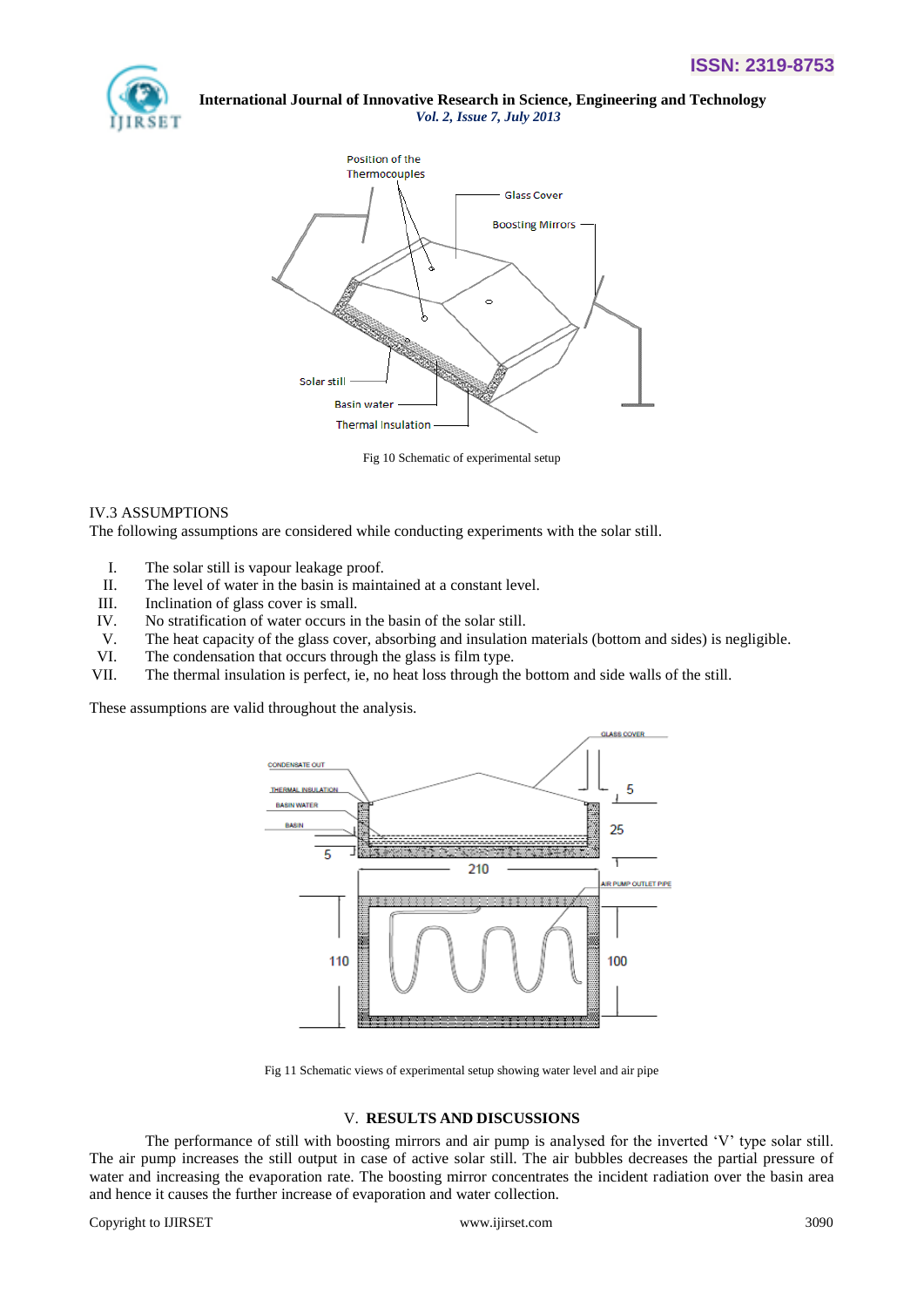

The figure 12 shows the variation of incident solar radiation received during the study as a function of time. The instantaneous solar radiation received was in the range of  $37.5 - 1200$  W/m<sup>2</sup> and  $62.5 - 1087.5$  W/m<sup>2</sup> for passive solar still without and with the boosting mirror. Similarly the solar radiation received was in the range of  $62.5 - 1150$  $W/m<sup>2</sup>$  and 37.5 – 1075 W/m<sup>2</sup> for active solar still without and with the boosting mirror. The graph shows that the solar intensity increases with time and reaches a maximum at 12 30 pm in all days and then decreases. Around 6 30 pm the solar intensity reaches a minimum as the sun drops at that time.

The Figure 13 shows the performance of active and passive solar stills with and without boosting mirrors. The distillate outputs of the stills during day time, night and total distillate outputs are compared. The figure shows that in case of active solar still with air pump, the distillate output is high due to the increasing evaporation rate. The boosting mirror (Case 4) concentrates the incident radiation over the basin area and hence it causes the further increase of evaporation and water collection.

In case of passive solar stills (case 1 and 3) due to the boosting mirror the distillate output is increased. During night, the output remains same.



Figure 12 Variation of solar intensity with respect to time



Figure 13 Distillate output

The overall efficiency of the still is shown in Fig. 14. The overall efficiency was obtained as 21.4 % and 16.94 % for the passive still without and with the boosting mirror, and a similar experiment was carried out for the active still without and with the boosting mirror as 22.08 % and 13.11 % respectively. Though the yield was more, the efficiency was less for the still with the boosting mirror because the overall loss of this still was more due to the rise of the high temperature.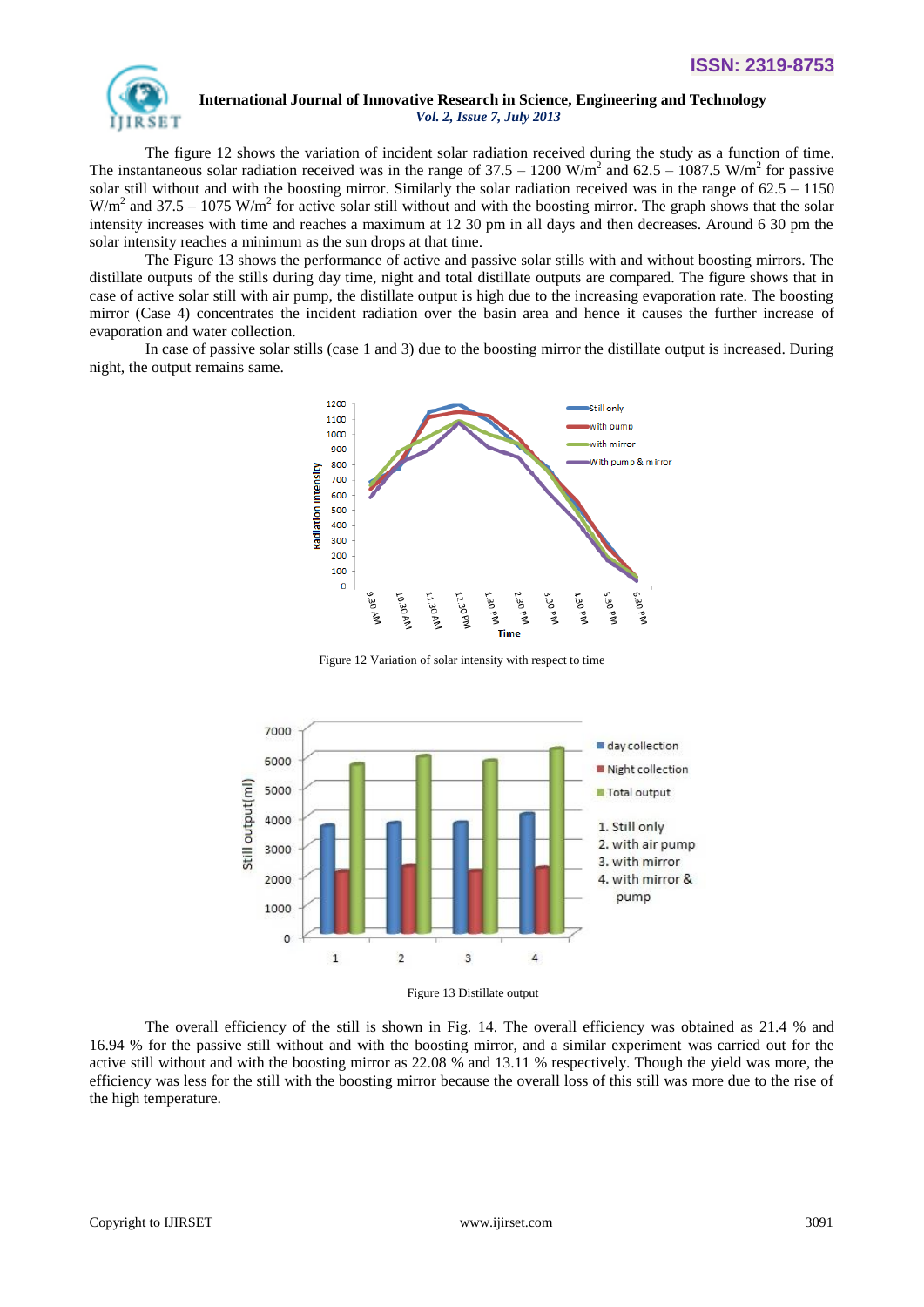



Figure 15 Variation of Basin water temperature with time

Figure 15 shows the variation of basin water temperature with time in each case. In the first day the basin water temperature reaches a maximum of  $66.5^{\circ}$  C at 4 30 pm. But in case of the system with air pump and booster mirror the maximum value reaches at 3 30 pm.

Figure 16 shows the variations of temperature of the inner glass cover with respect to time. In all the cases, the temperature of the inner glass cover varies in a range of  $30^{\circ}$ C to  $59^{\circ}$ C. In case of active and passive solar stills with boosting mirrors, the temperature rise is high, compared to stills without boosting mirrors.



Figure 16 Variation of Glass cover inner temperature with time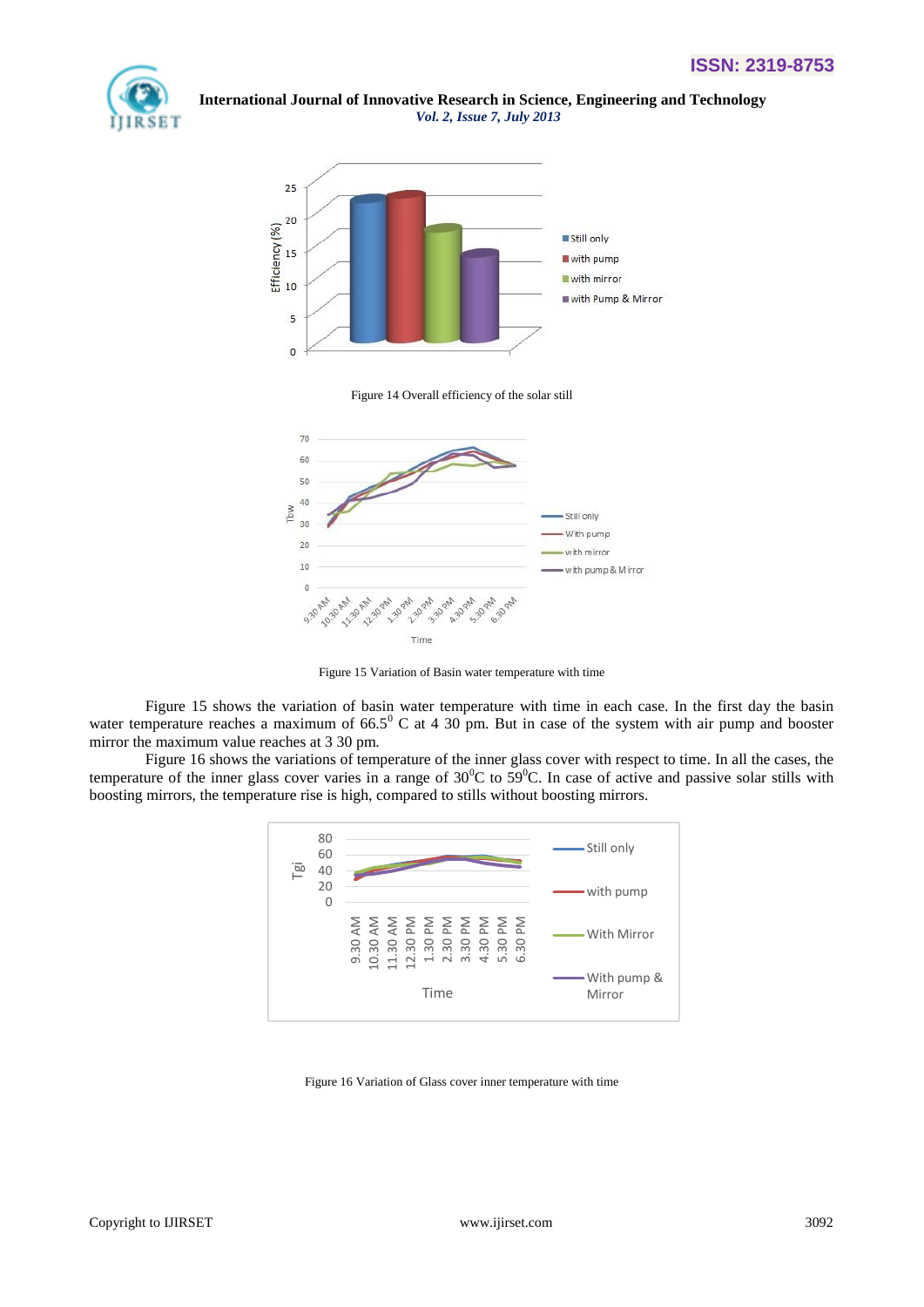



Figure 17 Variation of Glass cover outer temperature with time

Figure 17 shows the variation of temperature at the outside of the glass cover. It depends mainly the incident radiation and the ambient air temperature.



Figure 18 Variation of inlet vapour temperature with time

The variation of inlet vapour of the still with respect to time is shown in the figure 18. The figure shows that, in case of the solar stills with external boosting mirrors, the temperature reaches maximum. This high rise in temperature causes reduction in efficiency but the distillate output increases.

The table 1 shows the efficiency, distillate output and average radiation for different types of stills. Table 1 Efficiency, distillate output and average radiation

| Model              | Efficiency<br>$(\%)$ | Distillate out (mL) | Average<br>radiation( $W/m2$ ) |
|--------------------|----------------------|---------------------|--------------------------------|
| Still only         | 21.4                 | 5725                | 746.25                         |
| With Pump          | 22.08                | 6005                | 746.25                         |
| With Mirror        | 16.94                | 5850                | 707.5                          |
| With Pump & Mirror | 13.11                | 6260                | 640                            |

#### VI.**CONCLUSIONS**

The experimental analysis of the passive and active solar stills with and without boosting mirrors is done in the climatic conditions of Kerala in February. For the analysis same still is acted as active and passive by using an air pump. The performance of the active and passive stills are analysed and their efficiency is also calculated.

The various temperatures like basin water temperature, inside and outside temperature of the glass cover and inside vapour temperature of the stills are recorded by using thermocouples and the data is plotted. The solar intensity shows similar variation during the days of the analysis. The periodic variation of the solar intensity for the days of analysis is also plotted. Their average value shows a similar variation in these days. The inside vapours temperature for